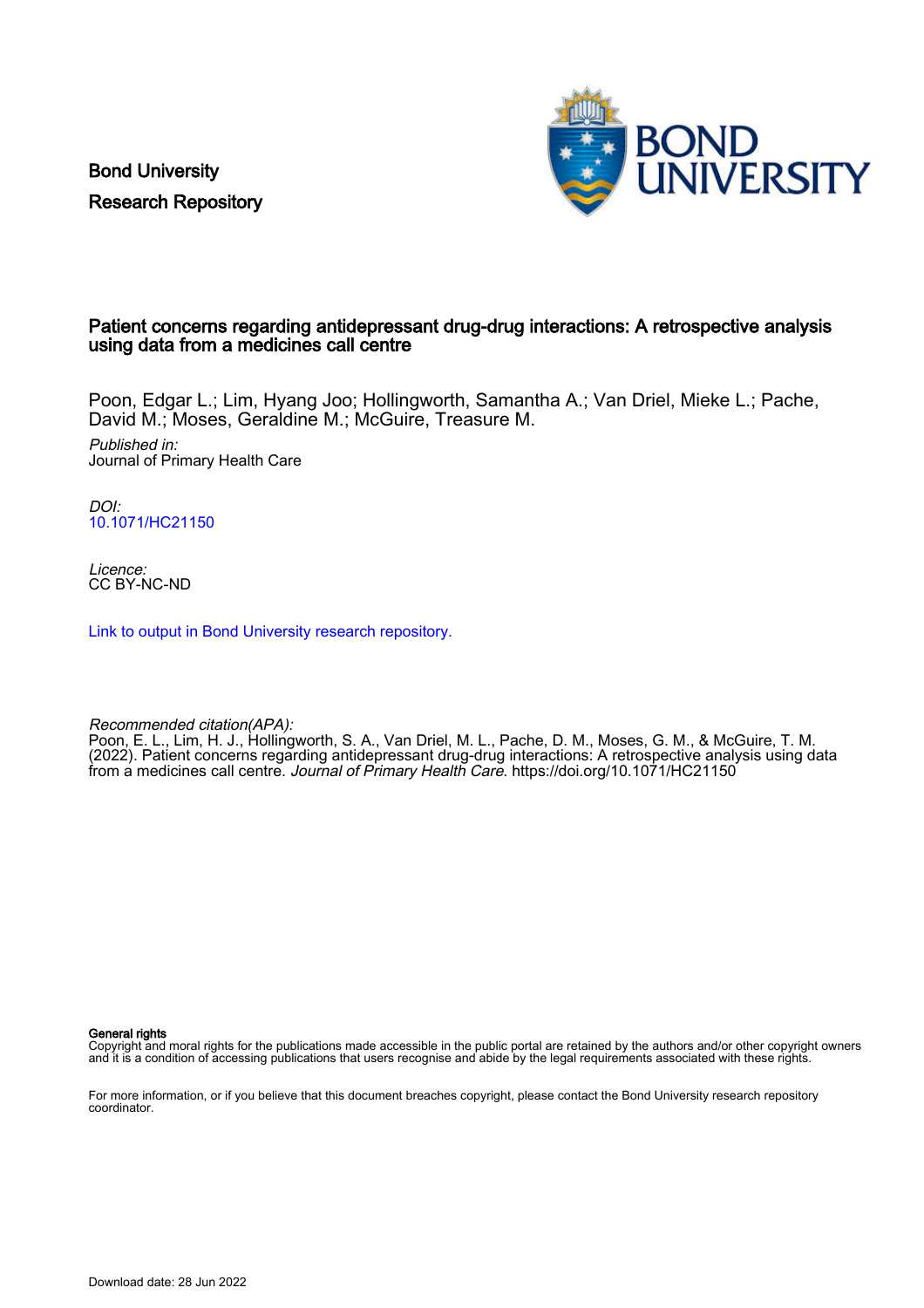

The Royal New Zealand **College of General Practitioners** Te Whare Tohu Rata o Aotearoa

/ournal

# **Patient concerns regarding antidepressant drug–drug interactions: a retrospective analysis using data from a medicines call centre**

<span id="page-1-3"></span><span id="page-1-2"></span><span id="page-1-1"></span>Edgar L. Poon<sup>[A,](#page-10-0)[B,](#page-10-1)[C](#page-10-2)</sup> BPharm(Hons), Hyang Joo Lim<sup>A</sup> BPharm(Hons), Samantha A. Hollingworth<sup>A</sup> BSc, MPH, Ph[D](#page-10-3), Mieke L. van Driel<sup>D</sup> (D MD, MSc, PhD, FRACGP, David M. Pache<sup>A[,B](#page-10-1)[,E](#page-10-4)</sup> D BPharm, PhD, MRPharmS (UK), Geraldine M. Moses<sup>A[,B](#page-10-1)</sup> AM, [B](#page-10-1)Pharm, DClinPharm, FPS, FACP, and Treasure M. McGuire<sup>A,B[,E,](#page-10-4)[\\*](#page-1-0)</sup> PhD, BPharm, BSc, GDClinHospPharm, GCHEd, FACP, FPS

For full list of author affiliations and declarations see end of paper

<span id="page-1-0"></span>[\\*](#page-1-1)**Correspondence to:** Treasure M. McGuire School of Pharmacy, The University of Queensland, Brisbane, Qld, Australia Email: [t.mcguire@uq.edu.au](mailto:t.mcguire@uq.edu.au)

**Received:** 6 November 2021 **Accepted:** 4 March 2022 **Published:** 22 April 2022

**Cite this:**  Poon EL *et al. Journal of Primary Health Care* 2022 doi:[10.1071/HC21150](https://doi.org/10.1071/HC21150) 

© 2022 The Author(s) (or their employer(s)). Published by CSIRO Publishing on behalf of the Royal New Zealand College of General Practitioners.

This is an open access article distributed under the Creative Commons Attribution-NonCommercial-NoDerivatives 4.0 International License ([CC BY-NC-ND](https://creativecommons.org/licenses/by-nc-nd/4.0/))

OPEN ACCESS

#### **ABSTRACT**

**Introduction.** Antidepressant use has increased over the last two decades, with Australia and New Zealand among the highest antidepressant users in Organisation for Economic Cooperation and Development (OECD) countries. Comorbidity and polypharmacy are common in antidepressant users, increasing the likelihood of interaction-related adverse drug events, which are frequently preventable. **Aim.** We aimed to identify, profile, and analyse potential antidepressant drug–drug interactions in information-seeking antidepressant users. **Methods.**  We retrospectively analysed antidepressant-related drug–drug interaction enquiries from patients or carers who contacted a pharmacist-led Australian national medicines call centre over an 8-year period to determine patient characteristics, concomitant drugs involved, prevalence and type of antidepressant-related drug–drug interaction across life stages, and associated risks. **Results.** Of 3899 antidepressant drug–drug interaction calls, the most frequent concomitant drugs were antipsychotics, opioids, benzodiazepines, and complementary medicines. Narrative analyses of 2011 calls identified 81.0% of patients with potential drug–drug interactions and 10.4% categorised with worrying symptoms. The most frequent drug–drug interaction risks were excessive sedation, increased anticholinergic effects, serotonin syndrome, and suicidal thoughts. Carers of children aged <15 years and older adults (65–74 years) were more likely to report experiencing worrying symptoms. Although more potential pharmacodynamic than pharmacokinetic interactions were recorded, pharmacokinetic interactions tended to have more significant clinical impact. **Discussion.** Antidepressant users often have information gaps and safety concerns regarding drug–drug interactions that motivate help-seeking behaviour. Symptoms and drug–drug interaction consequences may be underestimated in these patients. Primary care health professionals have a role in proactively addressing the risk of drug–drug interactions to support benefit-risk assessment and shared decision-making.

**Keywords:** Antidepressive agents, call centre, drug information services, drug interactions, help-seeking behaviour, information-seeking behaviour, prescribing, primary care.

# **Introduction**

Antidepressant use has increased over the last two decades, with Australia and New Zealand among the top 10 users of antidepressants in the Organisation for Economic Co-operation and Development (OECD).<sup>[1](#page-9-0)</sup> Antidepressants represent  $>5\%$  of prescriptions written in Australian general practice,<sup>2</sup> and  $>$  29 million antidepressant prescriptions were dispensed on the Australian publicly subsidised Pharmaceutical Benefits Scheme in  $2019-20.\n<sup>3</sup>$  $2019-20.\n<sup>3</sup>$  $2019-20.\n<sup>3</sup>$  In addition, 12.6% of all New Zealanders were prescribed an antidepressant (16% of females, 9% of males) in 2015, an increase of 21% since  $2008.<sup>4</sup>$  $2008.<sup>4</sup>$  $2008.<sup>4</sup>$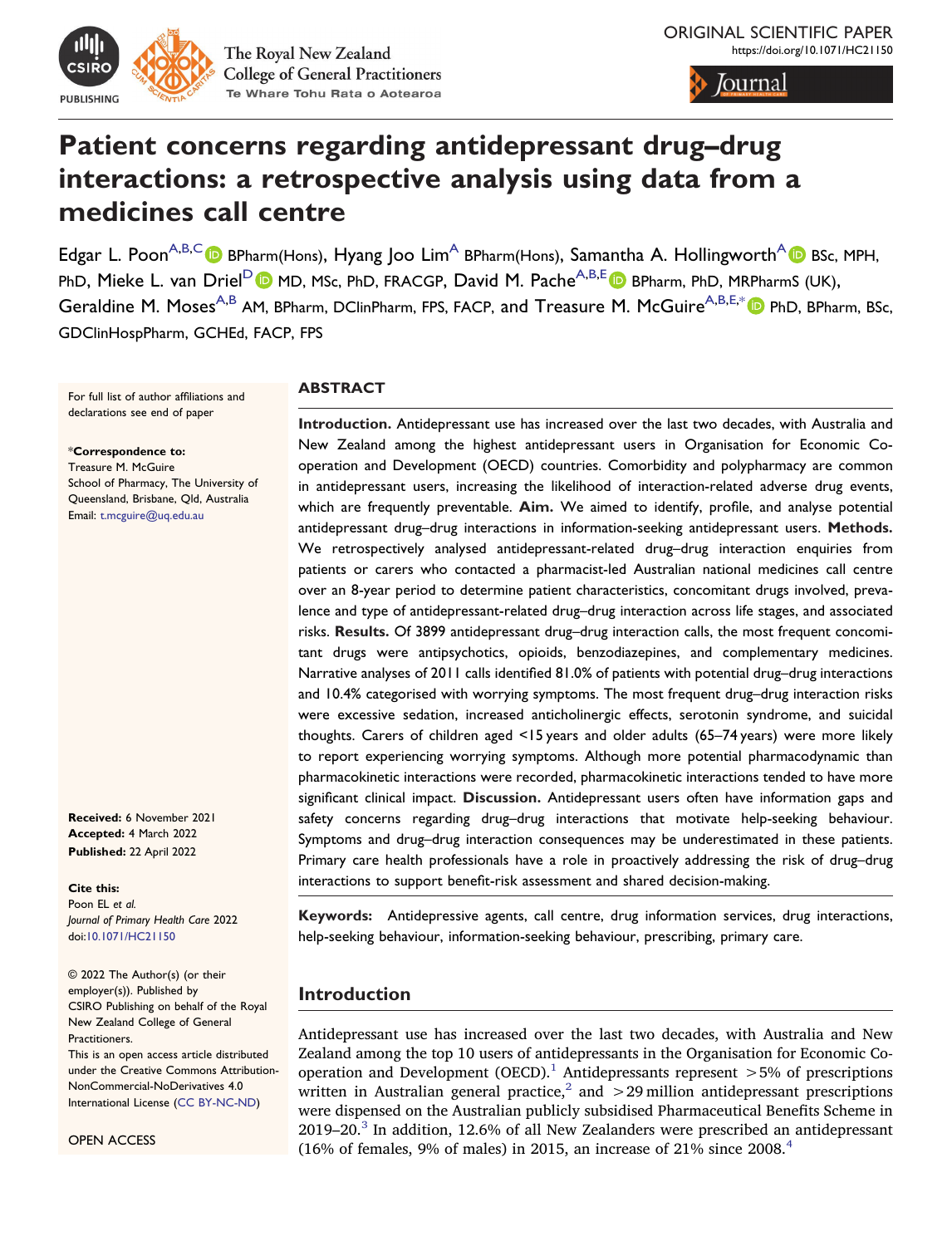#### **WHAT GAP THIS FILLS**

**What is already known:** Antidepressant use has increased globally, with Australia and New Zealand among the highest users of antidepressants in the Organisation for Economic Cooperation and Development (OECD). Comorbidity and polypharmacy are common in antidepressant users, increasing the likelihood of interaction-related adverse drug events.

**What this study adds:** Safety concerns about interactions with concomitant medications or lifestyle drugs motivated antidepressant users to seek information, with carers of children aged <15 years and older adults (aged 65–74 years) more likely to report worrying symptoms related to drug–drug interactions. The most frequently identified risks were excessive sedation, anticholinergic symptoms, serotonin excess and suicidal ideation.

Comorbidity and polypharmacy are common in antidepressant users[.5](#page-9-4) Previous studies have shown that older people, children and adolescents are more likely to experience drug–drug interactions with antidepressants. $6,7$  $6,7$  However, few studies have determined drug–drug interaction prevalence across life stages. Antidepressant drug–drug interactions increase the likelihood of adverse drug events, which can result in increased morbidity and mortality, loss of drug efficacy, and misdiagnosis of symptoms. $8,9$  Moreover, nearly half (46.5%) of drug–drug interaction-related adverse events are preventable.<sup>[10](#page-9-9)</sup> We aimed to identify, profile, and analyse drugs commonly used concomitantly with antidepressants and potential drug–drug interactions in antidepressant users who sought medicines information from a national medicines call centre.

#### **Method**

Between September 2002 and June 2010, we conducted a retrospective observational study of consumer questions concerning antidepressant interactions, using data from National Prescribing Service (NPS) MedicineWise (formerly the NPS Medicines Line), operated by pharmacists at Mater Health Services, Brisbane, Queensland, Australia. Although there was a change in service provider after this time, the consistency of caller demographics and types of enquiries generating consumer concerns over the 8 years of service supports the current relevance of our study aims. $^{11}$  Few new antidepressants have emerged in the last decade, so the drugs in this study continue to have prominent use. Eight specific antidepressants comprised 84% of all antidepressants used in Australia between 2006 and  $2018^{12}$ 

For the first part of our analysis, we extracted all calls about antidepressant medicines from the database, based on their Anatomical Therapeutic Chemical (ATC) Level 3 (therapeutic class). $13$  Call characteristics were compared with their respective 'rest of calls' [\(Fig. 1](#page-2-0)). We explored antidepressant drug–drug interaction queries as this was a more

<span id="page-2-0"></span>

**Fig. 1.** Study outline of the patients included in each step of the analysis and the number of interactions found. \*People either calling for themselves or as a carer of an antidepressant user. CMI, consumer medicines information; DDI, drug–drug interaction; PK, pharmacokinetic; PD, pharmacodynamic.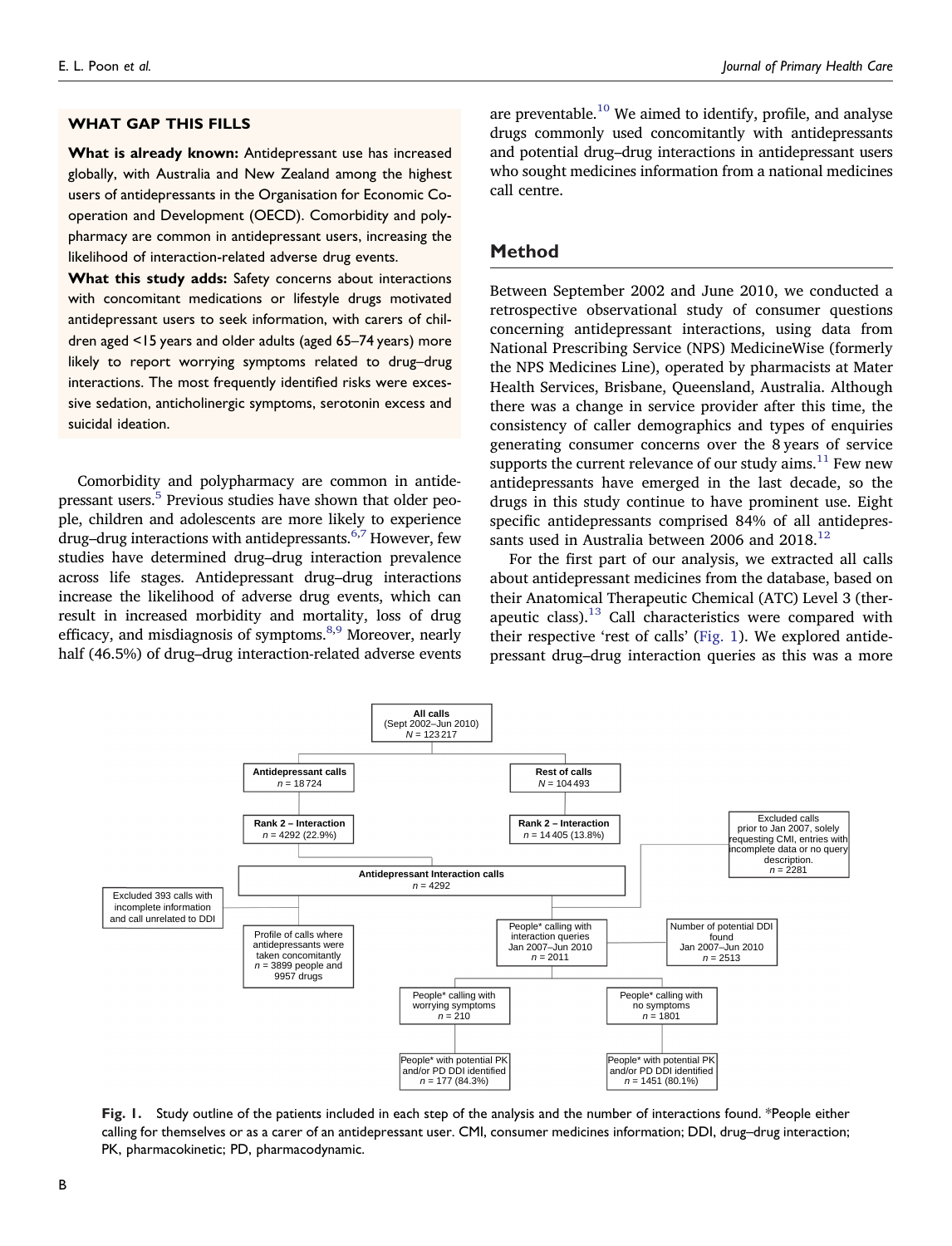highly ranked enquiry type, (22.9%) for antidepressants than the rest of the calls  $(13.8\%, P < 0.001)$ . A potential drug–drug interaction was defined as any concomitant drug use that could modify a person's response, potentially affecting the therapeutic intent or causing undesired effects, based on pharmacokinetic (PK), pharmacodynamic (PD) and clinical evidence. We excluded entries with incomplete data or those that were not drug–drug related.

For the second part of our analysis, we focused on antidepressant users (patients) who were at potential drug–drug interaction risk. Patient demographics, including patients' age, gender, and their medication use profile, were extracted from calls where the patient was a caller ringing for themself (80.4%) or the data were provided by the caller (19.6%), a family member, carer or friend, where the patient was prescribed an antidepressant, had questions or concerns regarding potential interactions with their concomitant drug use (January 2007–June 2010), and where the database held detailed narratives from each call. All concomitant patients' medicines (prescribed or selfmedicated) were classified by their ATC therapeutic class [\(Fig. 1](#page-2-0)). $^{13}$ 

Pharmacists answering the call categorised interaction queries into two patient groups: patients having an information gap or concern but not experiencing symptoms – the 'no symptoms' group; and patients presenting with symptoms of concern to themselves and to the pharmacist answering the call – the 'worrying symptoms' group. All calls classified as associated with 'worrying symptoms' were referred to patients' designated primary healthcare professional. We excluded calls solely requesting consumer medicines information and entries with incomplete data, including no description of their query. We compared patient characteristics to profile and differentiate between the two patient groups.

To obtain an objective picture of the likelihood of a drug–drug interaction, we used a drug–drug interaction database  $(YouScript)^{14}$  for primary interaction analysis. We also used Stockley's Interactions  $\text{Checker,}^{15}$  $\text{Checker,}^{15}$  $\text{Checker,}^{15}$  the Australian Medicine Handbook,<sup>16</sup> AccessPharmacy,<sup>17</sup> and Natural Medicines<sup>[18](#page-9-17)</sup> as secondary resources when a medication was not listed on YouScript. Each call was analysed separately for potential pharmacokinetic and pharmacodynamic interactions. The significance of a potential pharmacokinetic interaction was expressed by severity grade and estimated percentage change in serum drug concentrations as predicted on YouScript:  $0\% = \text{nil}, \sim 20\% = \text{minimal},$  $~100\% =$  minor,  $~100\% =$  major, and  $~100\% =$  contraindicated. This pharmacokinetic drug–drug interaction scale estimates potential patient impact, taking into consideration the many factors that can influence the clinical impact of drug exposure including dose, therapeutic use, inter-patient and intra-patient variabilities in drug disposition.<sup>19</sup> Pharmacodynamic interactions were classified by potential severity of an interaction-induced adverse event using the National Cancer Institute Common Terminology Criteria for

Adverse Events (CTCAE): $^{20}$  no adverse event (due to a drug–drug interaction); mild: asymptomatic or mild symptoms – no intervention indicated; moderate – symptoms with minimal intervention indicated; severe – medically significant symptoms but not life- threatening – intervention indicated; life-threatening or disabling symptoms – drug use contraindicated. In cases where more than one drug–drug interaction was identified, the highest level was chosen. A team including pharmacists and a general practitioner (EP, GM, DP and MVD) assessed cases where the drug–drug interaction evidence was ambiguous or conflicting.

As data were originally collected for routine service without specific *a priori* research goals, this research was conducted and reported in accordance with the REporting of studies Conducted using Observational Routinely-collected health Data (RECORD) guidelines. $^{21}$  $^{21}$  $^{21}$ 

### **Statistical analysis**

All variables are categorical, and descriptive results are presented using numbers and percentages. Evidence for a difference between patients with worrying symptoms and no symptoms was investigated using Pearson's chi-squared test of independence. Statistical analysis was performed using R Statistical Software (version 4.0.3; R CoreTeam 2020).

#### **Ethics approval**

This study was approved by the Human Research Ethics Committee of Mater Health Services, Brisbane (LNR submission 2012-68).

## **Results**

Of 123 217 calls received from Australian consumers between September 2002 and June 2010, 18 724 (15.2%) involved questions about antidepressants, of which one in four (4292 calls, 22.9%) focused on potential interactions. After applying the inclusion criteria, we analysed 3899 calls for concomitant medicines by antidepressant class and summarised the 20 most common concomitant therapeutic classes. In rank order, antipsychotics, opioid analgesics, benzodiazepines, and complementary medicines constituted more than half of medicines taken concomitantly with antidepressants ([Table 1\)](#page-4-0).

Of 2011 drug–drug interaction calls with a recorded narrative, 1801 (89.6%) patients with interaction queries were categorised as presenting with no symptoms and 210 (10.4%) presenting with worrying symptoms ([Table 2](#page-5-0)). Irrespective of symptom causality, a review of drug–drug interaction resources showed good correlation between consumer help-seeking behaviours for concerns about antidepressant interactions, with a potential drug–drug interaction identified in 81.0% (1628) of these individuals.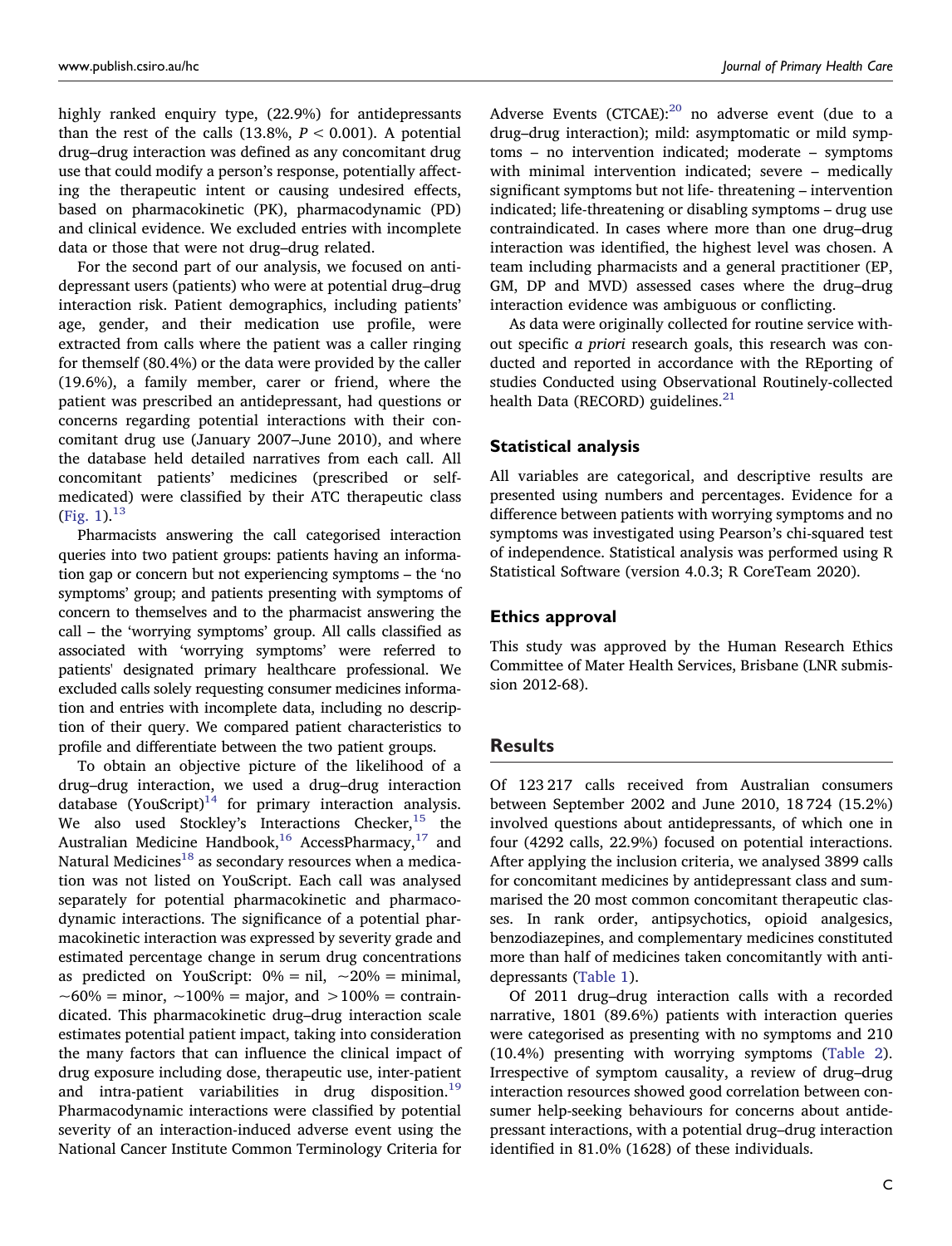| <b>Concomitant AD</b> | <b>Selective serotonin</b><br>reuptake inhibitor | Serotonin-norepinephrine<br>reuptake inhibitor | <b>Tricyclic</b><br>antidepressant | Monoamine<br>oxidase inhibitor | Other<br>antidepressant     | All antidepressant<br>(including depression<br>related CAM) |
|-----------------------|--------------------------------------------------|------------------------------------------------|------------------------------------|--------------------------------|-----------------------------|-------------------------------------------------------------|
| $\mathbf{I}$          | CAM                                              | <b>BZD</b>                                     | <b>BZD</b>                         | CAM                            | <b>BZD</b>                  | SSRI                                                        |
| $\overline{2}$        | <b>BZD</b>                                       | CAM                                            | <b>SSRI</b>                        | <b>BZD</b>                     | AP                          | CAM                                                         |
| 3                     | AP                                               | Opioid                                         | CAM                                | AP                             | SSRI                        | Other antidepressant                                        |
| $\overline{4}$        | Opioid                                           | AP                                             | Opioid                             | Opioid                         | CAM                         | <b>SNRI</b>                                                 |
| 5                     | Cold and flu<br>medication                       | Other antidepressant                           | <b>AED</b>                         | <b>NSAID</b>                   | Opioid                      | <b>TCA</b>                                                  |
| 6                     | <b>NSAID</b>                                     | Cold and flu medication                        | AP                                 | <b>AED</b>                     | <b>AED</b>                  | AP                                                          |
| 7                     | <b>AED</b>                                       | <b>NSAID</b>                                   | <b>NSAID</b>                       | Other<br>antidepressant        | <b>SNRI</b>                 | Opioid                                                      |
| 8                     | Alcohol                                          | Alcohol                                        | Other<br>antidepressant            | Antihistamine                  | <b>TCA</b>                  | <b>BZD</b>                                                  |
| 9                     | Antihistamine                                    | <b>AED</b>                                     | Antihistamine                      | SSRI                           | Antibiotic                  | CAM (depression related)                                    |
| 10                    | Paracetamol                                      | Antihistamine                                  | <b>ACEI/ARB</b>                    | Cold and flu<br>medication     | Antihistamine               | <b>NSAID</b>                                                |
| $\mathbf{H}$          | PPI                                              | <b>SSRI</b>                                    | Paracetamol                        | Antibiotic                     | PPI                         | Cold and flu medication                                     |
| 12                    | Antibiotic                                       | Paracetamol                                    | Cold and flu<br>medication         | Oral corticosteroid            | Alcohol                     | <b>AED</b>                                                  |
| 13                    | Other antidepressant                             | <b>ACEI/ARB</b>                                | PPI                                | <b>TCA</b>                     | Paracetamol                 | Antihistamine                                               |
| 4                     | <b>TCA</b>                                       | Weight loss product                            | Antibiotic                         | Paracetamol                    | <b>ACEI/ARB</b>             | <b>MAOI</b>                                                 |
| 15                    | <b>ACEI/ARB</b>                                  | PPI                                            | Beta blocker                       | Anticholinergic                | <b>NSAID</b>                | Paracetamol                                                 |
| 16                    | Beta blocker                                     | <b>TCA</b>                                     | SNRI                               | Lithium                        | Z drug                      | Alcohol                                                     |
| 17                    | Weight loss product                              | Psychostimulant                                | Statin                             | Z drug                         | Lithium                     | <b>ACEI/ARB</b>                                             |
| 18                    | Psychostimulant                                  | Statin                                         | Thyroxine                          | <b>ACEI/ARB</b>                | CAM (depression<br>related) | Antibiotic                                                  |
| 19                    | Thyroxine                                        | Antibiotic                                     | Anticholinergic                    | <b>SNRI</b>                    | <b>MAOI</b>                 | PPI                                                         |
| 20                    | <b>Statins</b>                                   | Beta blocker                                   | Warfarin                           | Thyroxine                      | Cold and flu<br>medication  | Beta blocker                                                |

<span id="page-4-0"></span>**Table 1.** Top 20 common concomitant medicines ranked by use for five major antidepressant classes, and all antidepressant classes.

ACEI/ARB, Angiotensin-converting enzyme inhibitor/Angiotensin II receptor blocker; AED, antiepileptic drug; AP, antipsychotic; BZD, Benzodiazepine; CAM, complementary medicine; MAOI, monoamine oxidase inhibitor; NSAID, non-steroidal anti-inflammatory drug; PPI, proton pump inhibitor; SNRI, serotonin–norepinephrine reuptake inhibitor; SSRI, selective serotonin reuptake inhibitor; TCA, tricyclic antidepressant; Z drug group of medications including zopiclone, zolpidem.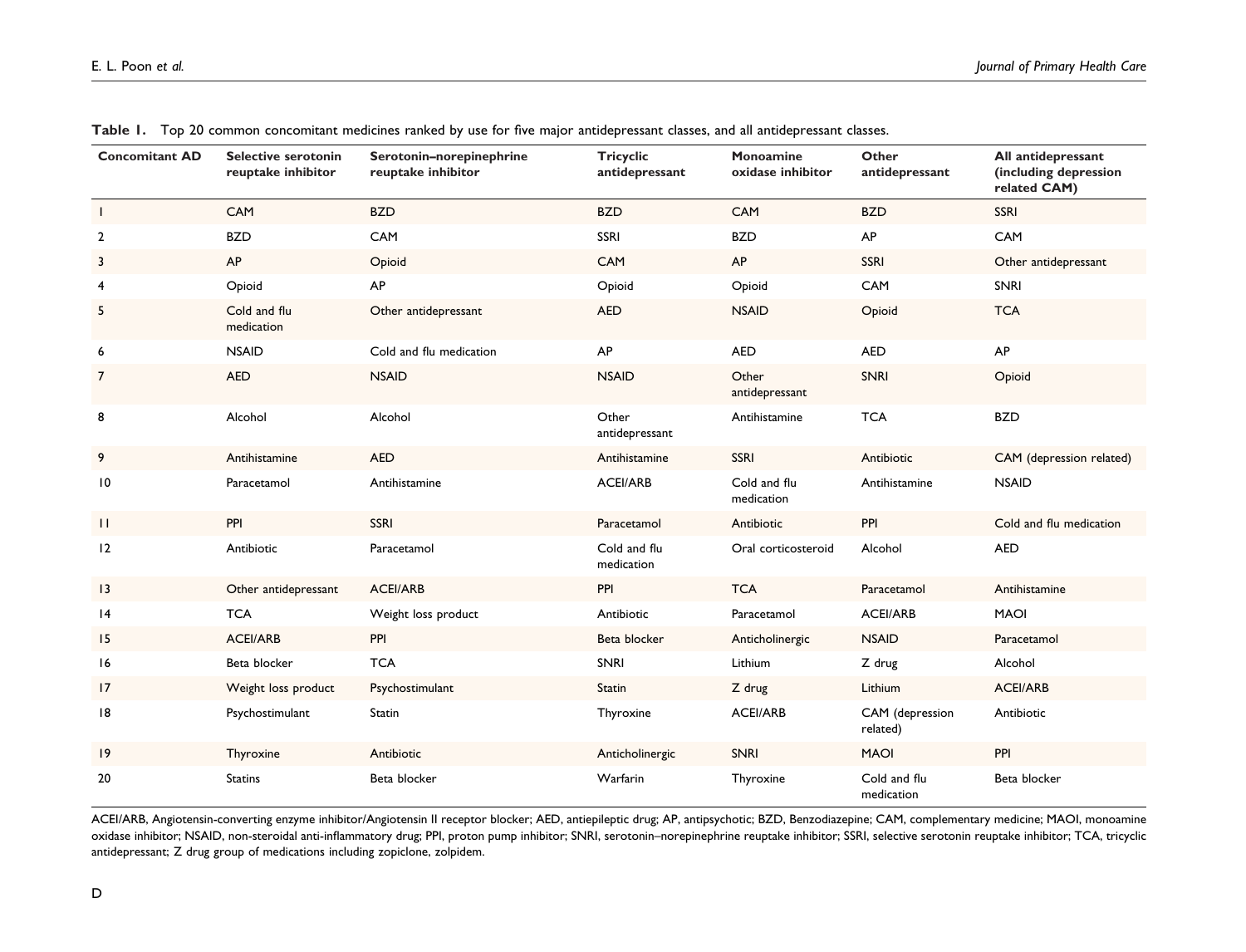|                                                             | Total,<br>n (%) | No symptoms,<br>n (%) | Worrying<br>symptoms, n (%) | P-value |
|-------------------------------------------------------------|-----------------|-----------------------|-----------------------------|---------|
| Patients <sup>A</sup>                                       | 2011 (100)      | 1801 (89.6)           | 210(10.4)                   |         |
| Potential drug-drug interactions<br>identified <sup>B</sup> | 1628 (81.0)     | 1451 (80.6)           | 177 (84.3)                  | 0.19    |
| Characteristics                                             |                 |                       |                             |         |
| Gender <sup>B</sup>                                         |                 |                       |                             |         |
| Male                                                        | 613(30.5)       | 542(30.1)             | 71(33.8)                    | 0.30    |
| Female                                                      | 1398 (69.5)     | 1259 (69.9)           | 139 (66.2)                  |         |
| Age group (years) <sup>A</sup>                              |                 |                       |                             |         |
| $0 - 14$                                                    | 38 (100)        | 30 (78.9)             | 8(21.1)                     | < 0.001 |
| $15 - 24$                                                   | 179 (100)       | 170 (95.0)            | 9(5)                        |         |
| $25 - 44$                                                   | 860 (100)       | 789 (91.7)            | 71(8.3)                     |         |
| $45 - 64$                                                   | 606 (100)       | 534 (88.1)            | 72 (11.9)                   |         |
| $65 - 74$                                                   | 202 (100)       | 168(83.2)             | 34 (16.8)                   |         |
| $\geq 75$                                                   | 126(100)        | 110(87.3)             | 16(12.7)                    |         |
| Antidepressant class <sup>B</sup>                           |                 |                       |                             |         |
| <b>SSRI</b>                                                 | 1069 (53.2)     | 959 (53.2)            | 110(52.3)                   | 0.81    |
| SNRI                                                        | 347 (17.3)      | 302 (16.8)            | 45(21.4)                    | 0.17    |
| <b>TCA</b>                                                  | 277 (13.8)      | 246 (13.7)            | 31(14.8)                    | 0.74    |
| <b>MAOI</b>                                                 | 87(4.3)         | 75 (4.2)              | 12(5.7)                     | 0.39    |
| Other AD                                                    | 265 (13.2)      | 235(13.1)             | 30(14.3)                    | 0.69    |
| AD complementary medicine                                   | 144(7.1)        | 142(7.9)              | 2(1.0)                      | < 0.001 |
| Number of concomitant drugs <sup>B</sup>                    |                 |                       |                             |         |
| $\mathbf{2}$                                                | 1177(58.5)      | 1053(58.5)            | 124(59.0)                   | 0.93    |
| $\geq$ 3                                                    | 834 (41.5)      | 748 (41.5)            | 86 (41.0)                   |         |

<span id="page-5-0"></span>

|  | Table 2. Characteristics of antidepressant users (patients) with queries about potential antidepressant interactions (January 2007-June 2010). |  |  |  |  |
|--|------------------------------------------------------------------------------------------------------------------------------------------------|--|--|--|--|
|--|------------------------------------------------------------------------------------------------------------------------------------------------|--|--|--|--|

AReported as row%.

Reported as column%.

AD, antidepressant; MAOI, monoamine oxidase inhibitor; SNRI, serotonin–norepinephrine reuptake inhibitor; SSRI, selective serotonin reuptake inhibitor; TCA, tricyclic antidepressant.

More than two in three people who called about potential drug–drug interactions were female. This proportion was similar whether the antidepressant user was experiencing symptoms or not  $(P = 0.30)$ . Whether or not people were identified as having worrying symptoms was associated with age (*P* < 0.001, [Table 2\)](#page-5-0). Carers of children aged <15 years and older adults (aged 65–74 years) were more likely than other age groups to report experiencing worrying symptoms. The antidepressant drug use profiles were also similar across different antidepressant classes, except for complementary medicines commonly used for depression: for example, St. John's wort, S-adenosyl-L-methionine (SAMe) (worrying symptoms 1.0% vs no symptoms 7.9%, *P* < 0.001). The most commonly implicated antidepressants were selective serotonin reuptake inhibitors (SSRI;  $n = 1069, 53.2\%)$ , serotonin noradrenaline reuptake inhibitors (SNRI;  $n = 347, 17.3%$ ) and tricyclic

antidepressants (TCA;  $n = 277$ , 13.8%), and depressionrelated complementary medicines (*n* = 142, 7.1%).

We identified 2513 interactions in the 2011 patients in our dataset ([Table 3](#page-6-0)). In general, more potential PD interactions were recorded compared to potential PK interactions, but when comparing the distribution of the significance of interaction, PK interactions tended to have a higher significance of clinical impact than PD interactions, with 48.0% of patients experiencing a potential drug level change between 61 and >100%) [\(Table 3\)](#page-6-0). We describe the frequency of potential PD effects in [Table 3;](#page-6-0) risk of central nervous system (CNS) depression, increased anticholinergic effects, serotonin syndrome and suicidal thoughts were more commonly identified from patients' concurrent medication use. We compiled a resource of key and common potential interactions that clinicians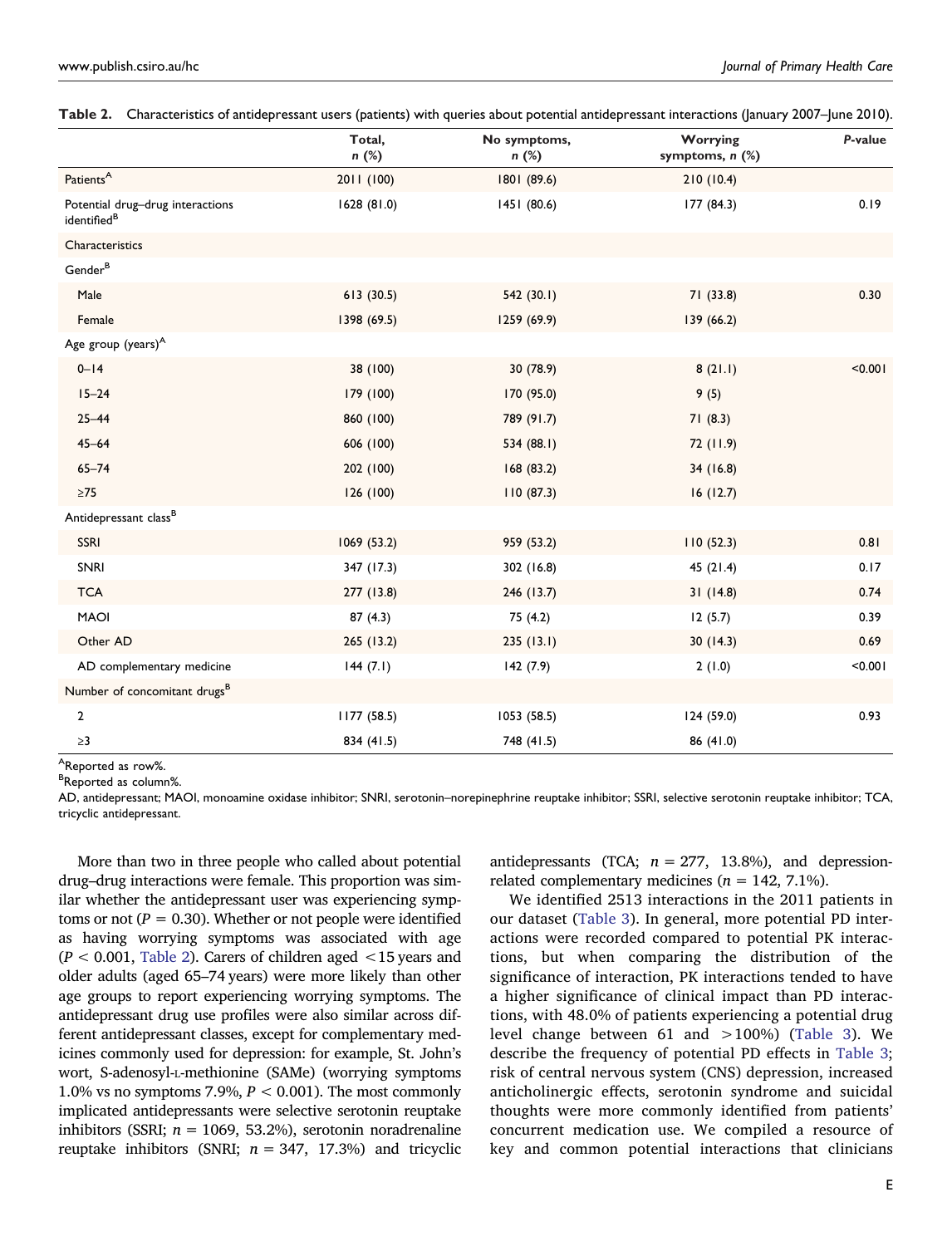<span id="page-6-0"></span>**Table 3.** Pharmacokinetic and pharmacodynamic interactions analysis.

| <b>Interaction</b>                                                                                         | Total, $n$ $%$ | No symptoms,<br>$n$ (%) | Worrying<br>symptoms, $n$ $(\%)$ | P-value  |
|------------------------------------------------------------------------------------------------------------|----------------|-------------------------|----------------------------------|----------|
| People with queries about potential drug-drug interactions                                                 | 2011           | 1801                    | 210                              |          |
| Total number of potential drug-drug interactions identified                                                | 2513           | 2235                    | 278                              |          |
| Pharmacokinetic                                                                                            | 1011(50.3)     | 901 (50.0)              | 110(52.4)                        |          |
| Pharmacodynamic                                                                                            | 1502 (74.7)    | 1334(74.1)              | 168 (80.0)                       |          |
| Potential clinical significance of interactions                                                            |                |                         |                                  |          |
| Potential pharmacokinetic (potential % drug plasma level<br>change estimated using YouScript) <sup>B</sup> |                |                         |                                  |          |
| $\leq$ 20                                                                                                  | 219(21.7)      | 194(21.5)               | 25(22.7)                         | 0.001    |
| $21 - 60$                                                                                                  | 306 (30.3)     | 258 (28.6)              | 48 (43.7)                        |          |
| $61 - 100$                                                                                                 | 421(41.6)      | 385 (42.7)              | 36(32.7)                         |          |
| >100%                                                                                                      | 65(6.4)        | 64 $(7.1)$              | 1(0.9)                           |          |
| Potential pharmacodynamic (severity of interaction) <sup>B</sup>                                           |                |                         |                                  |          |
| Mild or asymptomatic                                                                                       | 1008(67.1)     | 904 (67.8)              | 104(61.9)                        | 0.2      |
| Minor                                                                                                      | 327 (21.8)     | 286 (21.4)              | 41(24.4)                         |          |
| Major                                                                                                      | 145(9.7)       | 123(9.2)                | 22(13.1)                         |          |
| Contraindicated                                                                                            | 22(1.4)        | 21(1.6)                 | 1(0.6)                           |          |
| Potential pharmacodynamics effects <sup>A</sup>                                                            |                |                         |                                  |          |
| Increased central nervous system depression                                                                | 731            | 629 (86.0)              | 102 (14.0)                       | 0.0001   |
| Increased anticholinergic effects                                                                          | 487            | 443 (91.0)              | 44 (9.0)                         | 0.28     |
| Serotonin excess/syndrome                                                                                  | 415            | 370 (89.2)              | 45 (10.8)                        | 0.83     |
| Increased short term suicidal thoughts                                                                     | 350            | 302 (86.3)              | 48 (13.7)                        | 0.035    |
| QT prolongation                                                                                            | 305            | 270 (88.5)              | 35(11.5)                         | 0.59     |
| Increased prolactin level                                                                                  | 174            | 155(89.1)               | 21(12.1)                         | 0.58     |
| Increased risk of bleeding                                                                                 | 136            | 123(90.4)               | 13(9.6)                          | 0.84     |
| Increased risk of seizure                                                                                  | 128            | 106 (82.8)              | 22 (17.2)                        | 0.015    |
| Hypertension                                                                                               | 66             | 61(92.4)                | 5(7.6)                           | 0.57     |
| Hepatotoxicity                                                                                             | 29             | 20 (69.0)               | 9(31.0)                          | < 0.0001 |

AReported as row%.

Reported as column%.

should be aware of before prescribing an antidepressant, derived from our data and for antidepressants marketed since 2010 ([Table 4](#page-7-0)).

#### **Discussion**

Our real-world medicines call-centre data demonstrated help-seekers who take antidepressants have drug–drug interaction concerns about concomitantly used medicines or lifestyle products including complementary medicines.<sup>22</sup> There is a bidirectional relationship between mental health disorders and comorbid chronic physical conditions.<sup>23-25</sup> The guidelines from the National Institute for Health and

Care Excellence indicate that one in five (20%) patients with a chronic physical condition also experience depression; $^{23}$ whereas World Mental Health surveys from the World Health Organization reported that almost three in four (72%) patients with a major depressive disorder also have a chronic physical condition, increasing the probability of a clinically relevant adverse medication event relating to a drug–drug interaction.[26](#page-9-24) 

In our study, CNS-active drugs of dependence; for example, benzodiazepines, opioids, and alcohol, were commonly used concomitantly with antidepressants, consistent with previous research.<sup>[27](#page-9-25)</sup> Patients with depression and a substance use disorder; for example, in the form of dependence, were more likely to seek help, but their needs were often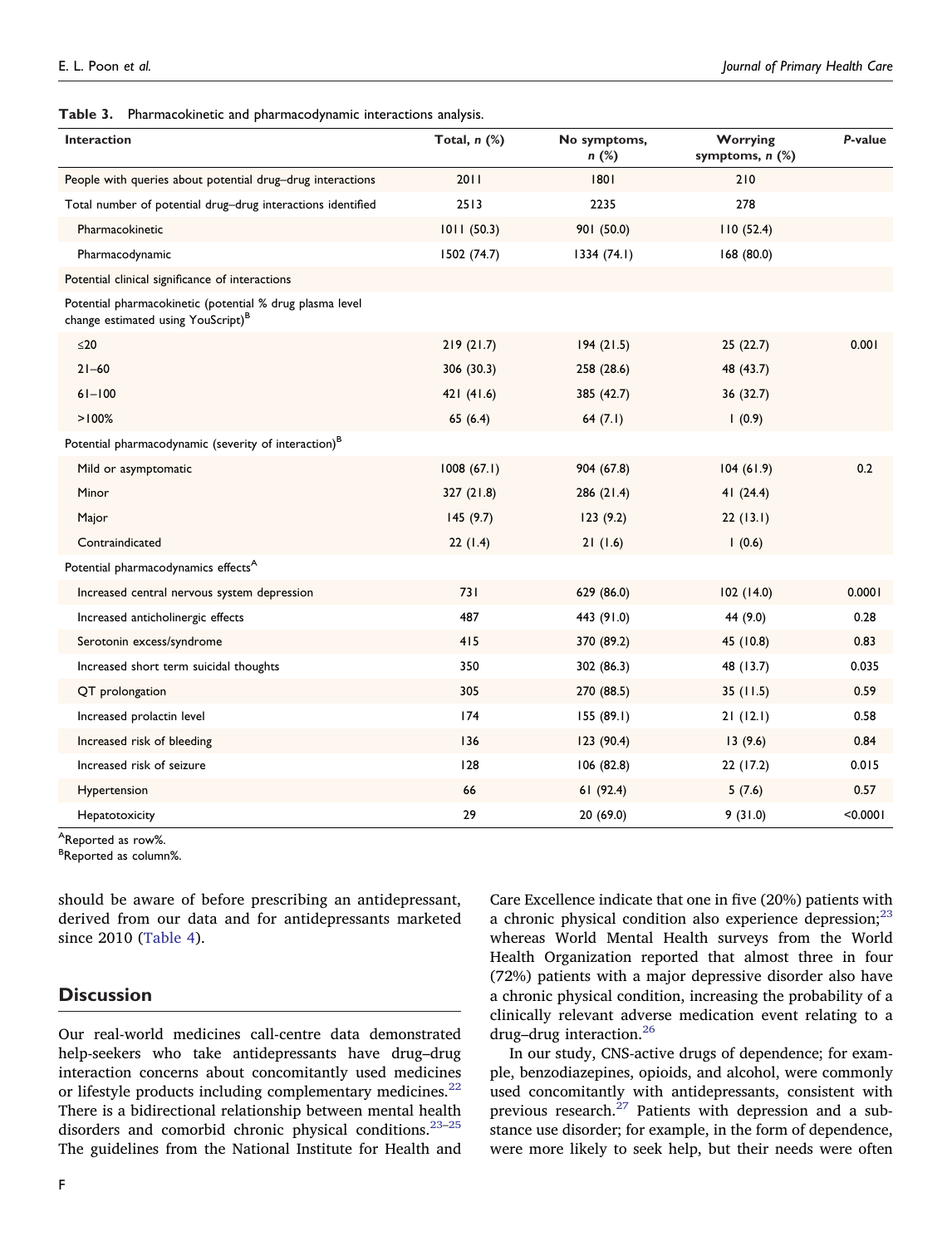| <b>Antidepressants</b>                                                                    | Other substances                                       | <b>Potential outcome</b>                                                                                        | <b>Action needed</b>                                                                                                                                               |
|-------------------------------------------------------------------------------------------|--------------------------------------------------------|-----------------------------------------------------------------------------------------------------------------|--------------------------------------------------------------------------------------------------------------------------------------------------------------------|
| SSRI/SNRI/TCA/MAOI                                                                        | Antipsychotics                                         | Increased CNS depression, prolonged<br>QT interval (particularly with<br>escitalopram)                          | Monitor closely and provide counselling                                                                                                                            |
|                                                                                           | Alcohol                                                | Increased CNS depression                                                                                        | Advise patient regarding the risk and suggest<br>quitting                                                                                                          |
|                                                                                           | Opioids                                                | Increased CNS depression, serotonin<br>toxicity (particularly with tramadol,<br>fentanyl, and dextromethorphan) | Monitor closely and choose alternative<br>analgesics or cough suppressants if possible                                                                             |
|                                                                                           | Benzodiazepines                                        | Increased CNS depression                                                                                        | Avoid if possible. Otherwise, use the<br>minimal dose and provide counselling                                                                                      |
| <b>SSRI/SNRI/MAOI</b>                                                                     | Oral decongestants                                     | Irritability, insomnia, and hypertension                                                                        | Topical (intranasal) decongestants are<br>preferred; monitor closely                                                                                               |
| <b>SSRI/SNRI</b>                                                                          | Antiepileptic drugs                                    | Increased CNS depressions, change in<br>drug concentration <sup>A</sup>                                         | If an interaction exists, avoid if possible                                                                                                                        |
| Antidepressant                                                                            | Another antidepressant                                 | Increased CNS depression, serotonin<br>toxicity <sup>A</sup>                                                    | Avoid using multiple antidepressants unless if<br>it is clear that a drug-drug interaction is<br>unlikely, e.g. agomelatine (with the exception<br>of fluvoxamine) |
| Agomelatine (melatonin<br>receptor agonist and 5HT2c<br>receptor antagonist) <sup>B</sup> | CYPIA2 inhibitors (e.g.<br>fluvoxamine)                | Increased risk of toxicity of agomelatine                                                                       | Avoid such combination if possible                                                                                                                                 |
| Vortioxetine (serotonin<br>receptors and transporters<br>modulator) <sup>B</sup>          | Drugs likely to<br>contribute to serotonin<br>toxicity | Risk of serotonin toxicity                                                                                      | Avoid such combination if possible                                                                                                                                 |
|                                                                                           | Bupropion                                              | Increased risk of toxicity of vortioxetine                                                                      | Monitor for toxicity; decrease the dose of<br>vortioxetine if needed                                                                                               |

<span id="page-7-0"></span>

|  |  |  |  |  |  |  |  | Table 4. Common drug-drug interactions for antidepressant medicines or class by potential outcomes and action needed. |  |
|--|--|--|--|--|--|--|--|-----------------------------------------------------------------------------------------------------------------------|--|
|--|--|--|--|--|--|--|--|-----------------------------------------------------------------------------------------------------------------------|--|

ADepends on the combination, please consult a professional resource for more specific outcomes.<br><sup>B</sup>Newer drugs (since 2010)

<sup>B</sup>Newer drugs (since 2010).

CNS, central nervous system; MAOI, monoamine oxidase inhibitor; SNRI, serotonin–norepinephrine reuptake inhibitor; SSRI, selective serotonin reuptake inhibitor; TCA, tricyclic antidepressant.

unmet due to barriers accessing mental health care.<sup>28</sup> It is therefore important to closely monitor patients concurrently using antidepressants and CNS-active drugs to address perceived barriers to mental health care.

Short-term suicidal ideation was reported as a potential concern. There is a correlation between antidepressant dose and suicidal ideation risk; $^{29}$  a high antidepressant concentration in the blood may be associated with increased suicidality. This highlights the importance of identifying and monitoring for a potential PK drug–drug interaction involving antidepressants.[30](#page-9-28) If a patient is prescribed a treatment that reduces antidepressant metabolism and/or elimination, it will manifest as an increased antidepressant dose, thereby raising suicidal ideation risk. In contrast, if the new treatment induces antidepressant clearance, symptoms of depression may return, or the patient may experience withdrawal effects. Suicidal ideation generated by antidepressant use continues to court controversy. $31$  Our results suggest that monitoring patient progress during a severe mental health disorder may be suboptimal, and that appropriate, regular, counselling remains essential to ensure the patient

comprehends their symptoms and how they can be appropriately managed. For many, this includes reassurance that these symptoms will be temporary, but that they need to seek help should they persist.

Worrying symptoms related to antidepressant drug–drug interactions were more likely to be reported by carers of children aged <15 years and older adults (65–74 years). This would be expected in an older age group who use multiple medicines, as polypharmacy is a predictor of adverse drug reactions,  $32$  but it is less well recognised that children may have a similar rate of experiencing worrying symptoms or adverse drug events.<sup>[33](#page-9-31)</sup> Children and adolescents are increasingly being prescribed antidepressants, with at least 101 174 Australians aged 0–17 years (1.8%) having an antidepressant dispensed between July 2017 to June 2018.<sup>[31](#page-9-29)</sup> Over an 11- year period (2008–18), Australian antidepressant dispensing (0–27 years of age, per capita) increased 66% and suicide rates (0–24 years) increased 49%.[31](#page-9-29) It is unclear whether suicidality is correlated with antidepressant use or the limited efficacy of antidepressants in suicidal children and adolescents.<sup>34</sup> This issue warrants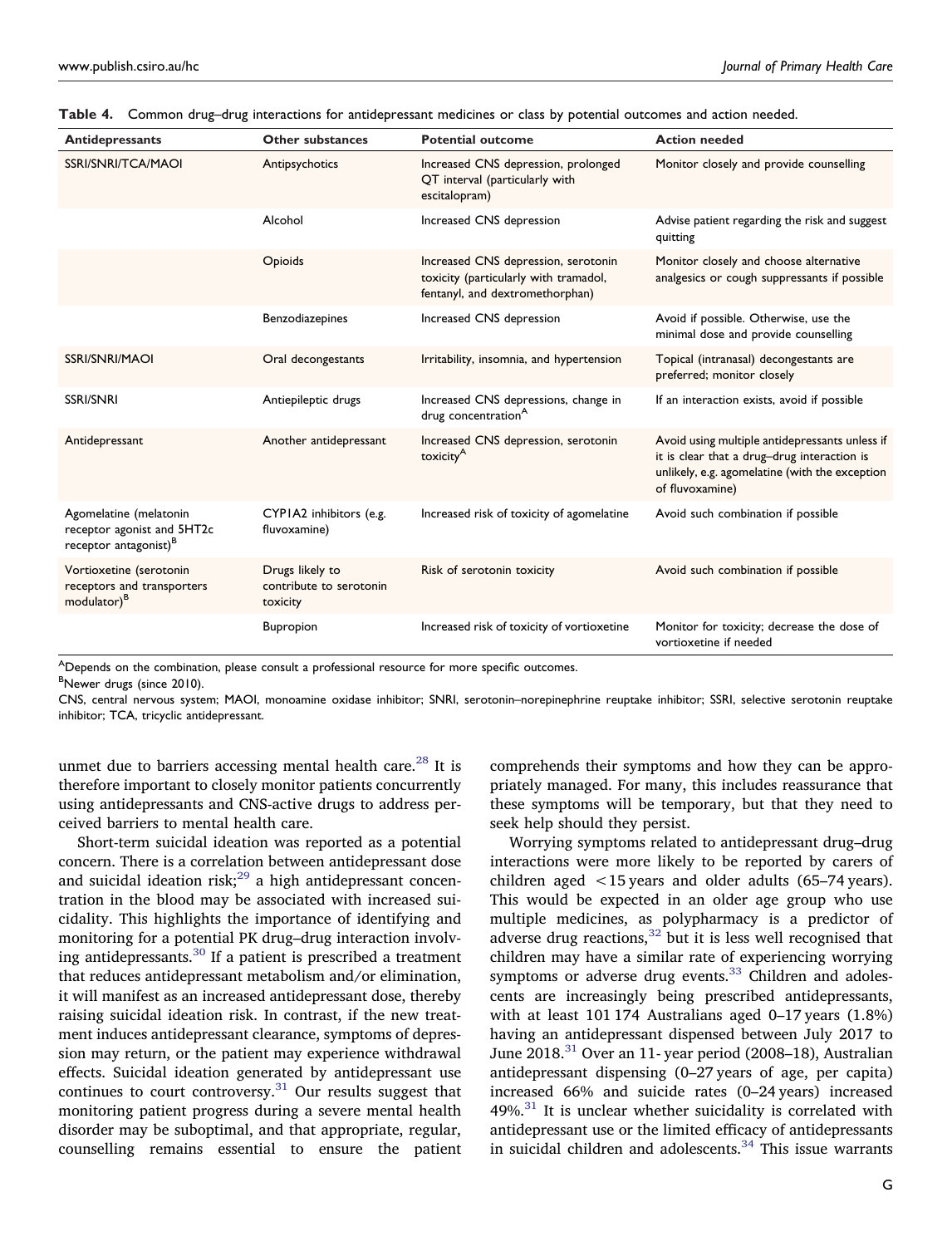early identification and monitoring for PK drug–drug interactions involving antidepressants, with patients reassured that most symptoms will be temporary, but to seek help should they persist.<sup>[30](#page-9-28)</sup>

In our study, people using a complementary medicine for depression, for example St John's wort, were more likely to seek information in the absence of worrying symptoms. This parallels our previous medicines call centre research demonstrating general consumer concerns about complementary medicine risks, where 34% of calls asked about possible interactions with complementary medicines versus only 13% for conventional medicines. $35$  Mainstream and social media have also increased consumer awareness of the dangers of 'mixing medicines'. As complementary medicines are often self-initiated without input from health practitioners, it places the onus on the consumer to seek information about potential interactions. This is supported by a study indicating that complementary medicine consumers consult more clinical resources than patients who are on conventional medicines[.36](#page-10-6) Widespread use of complementary medicines carries increased drug-drug interaction risk.<sup>[35,](#page-10-5)37</sup> This is an opportunity for prescribers to counsel patients that 'natural' is not synonymous with 'safe', and highlights the importance of gathering information regarding complementary medicine use, especially when first prescribing antidepressants.

We found that potential PD interactions were more prevalent than potential PK interactions, with CNS depression and anticholinergic effects commonly reported as potential symptoms. Clinicians may also underestimate the extent to which less overt drug–drug interaction effects such as daytime somnolence, dizziness, or constipation may contribute to treatment discontinuation or poor adherence.<sup>[38](#page-10-8)</sup> When comparing the distribution of interaction severity, a higher proportion of people with no symptoms (49.8%) than people with worrying symptoms (33.6%) were estimated to have a percentage PK drug change between 61 and >100%. However, intrinsic patient characteristics and a drug's therapeutic window would contribute to interaction risk.<sup>39</sup> In contrast, the severity of PD interaction between patients with and without worrying symptoms were similar. This suggests that the clinical impact of PK and PD interactions cannot be directly compared, with current interaction checkers being poor predictors of patients likely to experience actual drug–drug interaction symptoms. They do, however, serve as a flag to explore individual patient characteristics and drug dose as contributors to drug–drug interaction risk. Clearly, patients who are taking antidepressants, with their inherent diverse pharmacological profiles, together with other drugs, are at increased drug–drug interaction risk that can negatively impact treatment outcomes. This highlights the value of a trusted healthcare professional with drug–drug interaction expertise assessing the drug–drug interaction risk of individual patients.

We did not identify any predictor that would indicate which patient group was more likely to experience

H

symptomatic antidepressant drug–drug interactions. Nine in ten patients or carers in our study commonly sought help for their drug–drug interaction concerns despite a lack of worrying symptoms. This may suggest antidepressant users overestimate their medication risk. Maladaptive risk perception is a cornerstone of cognitive models of anxiety disorders where worried individuals generally overestimate negative outcomes,<sup>[40](#page-10-10)</sup> and emotional reactions to perceived risk or uncertainty often drive behaviour such as helpseeking. $41$  As four in five patients had at least one identified drug–drug interaction of potential clinical significance, this validates healthcare professionals being receptive to patients' drug–drug interaction concerns.

The main strength of this study was that we used realworld, routinely collected health service data and demonstrated remarkable consistency in consumer safety concerns, particularly about antidepressant drug–drug interactions, over an 8-year period. Consistent with information behaviour theories, callers used the medicines call centre to seek information in response to uncertainty associated with worrying symptoms or multiple interpretations of information (inadequate, conflicting, or overload).<sup>11[,35](#page-10-5)</sup>

We note two main limitations. First, although the data analysed were collected a decade ago, and have not captured some of the newer antidepressants, the individual antidepressants reported in our study continue to be widely used. A recent analysis comparing antidepressant use in Australia and Sweden demonstrated that SSRIs and SNRIs remain the most commonly used antidepressants over a 13 year period  $(2006-18).$ <sup>[12](#page-9-11)</sup> We developed a guide [\(Table 4](#page-7-0)) for primary healthcare professionals to identify and monitor common antidepressant drug–drug interactions, their potential outcomes and actions needed. It includes newer antidepressants approved since 2010.

Second, our study findings might not represent all antidepressant users, but rather those concerned enough to contact a medicines call centre. A previous longitudinal analysis of over 125 000 calls to the same medicines call centre found call demographics were remarkably consistent. Callers originated from all Australian states and territories, and importantly, when caller location was grouped by the Accessibility/Remoteness Index of Australia (ARIA), $42$  those from 'rural and remote' areas approached the relative population frequency. $11$  This provides reassurance that a medicines call centre model has utility for the Australian public, particularly those with less access to health services. Moreover, in a study of 2348 calls to a Finnish national consumer medicines call centre surveying use of the different medicines information sources, people with mental disorders were more frequent users of telephone- and internet-based medicines information sources and patient information leaflets than people without mental disorders.  $43$ Call centre popularity is cited as primarily due to their low consumer cost, ease of access, immediacy of help, pro-vision of caller anonymity and protection from stigma.<sup>[44,](#page-10-14)45</sup>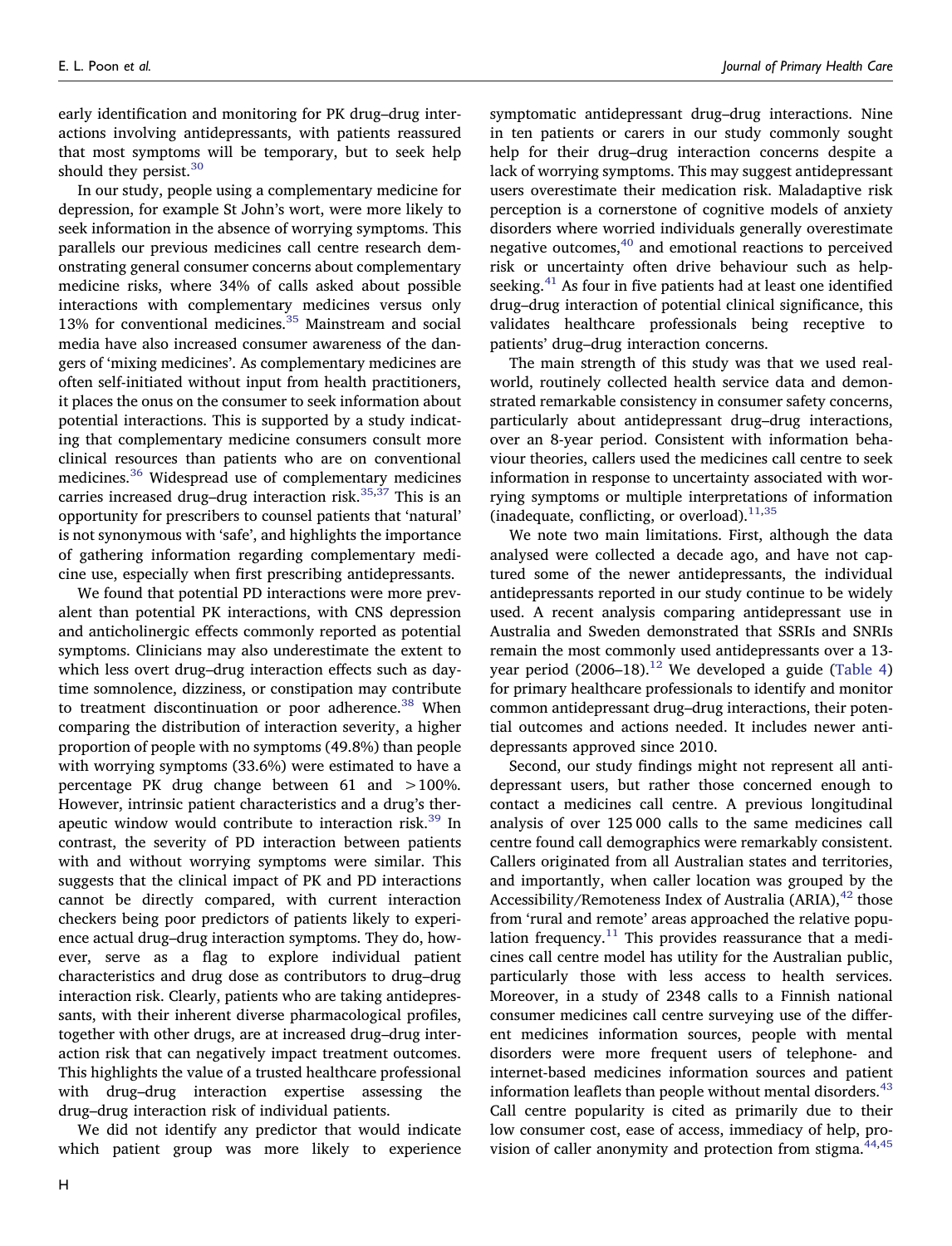Furthermore, some patient characteristics such as ethnicity were not recorded by the medicines call centre, although previous research has identified it can impact the prevalence of antidepressant use[.46](#page-10-16) Finally, the study design precluded factors such as adherence and under-reporting being explored and thus, requires future research to address these factors.

In conclusion, antidepressant users who information seek commonly take combinations of medicines and lifestyle drugs, and often have drug–drug interaction safety concerns. Prescribers may underestimate the risk of excessive sedation, anticholinergic symptoms, serotonin syndrome, and suicidal ideation in people using antidepressants together with other drugs. Primary healthcare professionals, especially general practitioners and pharmacists, are ideally placed to identify clinically relevant drug–drug interactions when a patient commences an antidepressant or if there is a medicine change. They can proactively address any potential drug–drug interaction risk or patient interaction concerns to encourage shared decision-making.

#### **References**

- <span id="page-9-0"></span>1 Organisation for Economic Co-operation and Development. Health at a glance 2019. Paris: OECD Publishing; 2019.
- <span id="page-9-1"></span>2 Britt H, Miller GC, Henderson J, *et al.* General practice activity in Australia 2015–16. Sydney University Press; 2016.
- <span id="page-9-2"></span>3 Australian Institute of Health and Welfare. Mental health services in Australia. Canberra: Australian Institute of Health and Welfare; 2021. Available at [https://www.aihw.gov.au/reports/mental-health-services/](https://www.aihw.gov.au/reports/mental-health-services/mental-health-services-in-australia) [mental-health-services-in-australia](https://www.aihw.gov.au/reports/mental-health-services/mental-health-services-in-australia) [Accessed 21 August 2021]
- <span id="page-9-3"></span>4 Wilkinson S, Mulder RT. Antidepressant prescribing in New Zealand between 2008 and 2015. *N Z Med J* 2018; 131(1485): 52–9.
- <span id="page-9-4"></span>5 Caughey GE, Roughead EE, Shakib S, *et al.* Comorbidity of chronic disease and potential treatment conflicts in older people dispensed antidepressants. *Age Ageing* 2010; 39(4): 488–94. doi[:10.1093/](https://doi.org/10.1093/ageing/afq055)  [ageing/afq055](https://doi.org/10.1093/ageing/afq055)
- <span id="page-9-5"></span>6 Hanlon JT, Wang X, Castle NG, *et al.* Potential underuse, overuse, and inappropriate use of antidepressants in older veteran nursing home residents. *J Am Geriatr Soc* 2011; 59(8): 1412–20. doi[:10.1111/j.1532-5415.2011.03522.x](https://doi.org/10.1111/j.1532-5415.2011.03522.x)
- <span id="page-9-6"></span>7 Lai LL, Alvarez G, Dang L, *et al.* Prevalence and trend of potential drug–drug interaction among children with depression in U.S. outpatient settings. *J Pharm Health Serv Res* 2019; 10(4): 393–9. doi[:10.1111/jphs.12320](https://doi.org/10.1111/jphs.12320)
- <span id="page-9-7"></span>8 Calderón-Larrañaga A, Poblador-Plou B, González-Rubio F, *et al.*  Multimorbidity, polypharmacy, referrals, and adverse drug events: Are we doing things well? *Br J Gen Pract* 2012; 62(605): e821–e6. doi[:10.3399/bjgp12X659295](https://doi.org/10.3399/bjgp12X659295)
- <span id="page-9-8"></span>9 Coupland C, Hill T, Morriss R, *et al.* Antidepressant use and risk of adverse outcomes in people aged 20-64 years: Cohort study using a primary care database. *BMC Med* 2018; 16(1): 36. doi[:10.1186/](https://doi.org/10.1186/s12916-018-1022-x)  [s12916-018-1022-x](https://doi.org/10.1186/s12916-018-1022-x)
- <span id="page-9-9"></span>10 Doucet J, Jego A, Noel D, *et al.* Preventable and non-preventable risk factors for adverse drug events related to hospital admissions in the elderly. *Clin Drug Investig* 2002; 22(6): 385–92. doi[:10.2165/](https://doi.org/10.2165/00044011-200222060-00006)  [00044011-200222060-00006](https://doi.org/10.2165/00044011-200222060-00006)
- <span id="page-9-10"></span>11 Pache DM, Hollingworth SA, van Driel ML, McGuire TM. Does consumer medicines interest reflect medicines use? An observational study comparing medicines call center queries with medicines use. *Res Social Adm Pharm* 2019; 15(4): 440–7. doi:[10.1016/j.](https://doi.org/10.1016/j.sapharm.2018.06.012)  [sapharm.2018.06.012](https://doi.org/10.1016/j.sapharm.2018.06.012)
- <span id="page-9-11"></span>12 Eek E, van Driel M, Falk M, *et al.* Antidepressant use in Australia and Sweden—a cross-country comparison. *Pharmacoepidemiol Drug Saf* 2021; 30(4): 409–17. doi[:10.1002/pds.5158](https://doi.org/10.1002/pds.5158)
- <span id="page-9-12"></span>13 World Health Organization. WHO collaborating centre for drug statistics methodology. Guidelines for ATC classification and DDD

assignment. Norwegian Institute of Public Health; 2021. Available at [https://www.whocc.no/atc\\_ddd\\_index\\_and\\_guidelines/guidelines/](https://www.whocc.no/atc_ddd_index_and_guidelines/guidelines/)

- <span id="page-9-13"></span>14 Youscript. United States: YouScript Inc, 2021. Available at: [https://](https://www.youscript.net/)  [www.youscript.net/](https://www.youscript.net/) [Accessed 20 March 2021]
- <span id="page-9-14"></span>15 Baxter K, Preston CL (eds). Stockley's interactions checker. London: Pharmaceutical Press; 2021. Available at [http://www.medicines](http://http://www.medicinescomplete.com/publication/stockleys-drug-interactions/)  [complete.com/publication/stockleys-drug-interactions/](http://http://www.medicinescomplete.com/publication/stockleys-drug-interactions/) [Accessed 20 March 2021]
- <span id="page-9-15"></span>16 Rossi S (ed). Australian Medicines Handbook Adelaide: Australian Medicines Handbook Pty Ltd. 2021. Available at [https://amhonline.](https://amhonline.amh.net.au/)  [amh.net.au/](https://amhonline.amh.net.au/) [Accessed 20 March 2021]
- <span id="page-9-16"></span>17 Accesspharmacy. United States: McGraw Hill LLC; 2021. Available at <https://accesspharmacy.mhmedical.com/> [Accessed 20 March 2021]
- <span id="page-9-17"></span>18 Natural Medicines [database on the internet]. Somerville (MA): Therapeutic Research Center LLC; 2021. Available at [https://](https://https://naturalmedicines.therapeuticresearch.com/) [naturalmedicines.therapeuticresearch.com/](https://https://naturalmedicines.therapeuticresearch.com/) [Accessed 20 March 2021]
- <span id="page-9-18"></span>19 Abbasi Nazari M, Khanzadeh Moqhadam N. Evaluation of pharmacokinetic drug interactions in prescriptions of intensive care unit (ICU) in a teaching hospital. *Iran J Pharm Res* 2010; 5(3): 215–8. doi[:10.22037/ijpr.2010.678](https://doi.org/10.22037/ijpr.2010.678)
- <span id="page-9-19"></span>20 U.S. Department of Health and Human Services. Common terminology criteria for adverse events (CTCAE) version 5.0. U.S. Department of Health and Human Services; 2017.
- <span id="page-9-20"></span>21 Benchimol EI, Smeeth L, Guttmann A, *et al.* The reporting of studies conducted using observational routinely-collected health data (record) statement. PLoS Med 2015; 12(10): e1001885. (record) statement. PLoS Med doi[:10.1371/journal.pmed.1001885](https://doi.org/10.1371/journal.pmed.1001885)
- <span id="page-9-21"></span>22 Freeman MP. Complementary and alternative medicine (CAM): Considerations for the treatment of major depressive disorder. *J Clin Psychiatry* 2009; 70(Suppl. 5): 4–6. doi:[10.4088/JCP.8157su1c.01](https://doi.org/10.4088/JCP.8157su1c.01)
- <span id="page-9-22"></span>23 National Institute for Health and Care Excellence. Clinical guidelines. Depression in adults: recognition and management [CG90]. London: National Institute for Health and Care Excellence (UK); 2009. Available at <https://www.nice.org.uk/guidance/cg90> [Accessed 29 May 2021]
- 24 Zhang T, Carleton BC, Prosser RJ, *et al.* The added burden of comorbidity in patients with asthma. *J Asthma* 2009; 46(10): 1021–6. doi:[10.3109/02770900903350473](https://doi.org/10.3109/02770900903350473)
- <span id="page-9-23"></span>25 Beurel E, Toups M, Nemeroff CB. The bidirectional relationship of depression and inflammation: double trouble. *Neuron* 2020; 107(2): 234–56. doi:[10.1016/j.neuron.2020.06.002](https://doi.org/10.1016/j.neuron.2020.06.002)
- <span id="page-9-24"></span>26 Kessler RC, Birnbaum HG, Shahly V, *et al.* Age differences in the prevalence and co-morbidity of dsm-iv major depressive episodes: results from the WHO world mental health survey initiative. *Depress Anxiety* 2010; 27(4): 351–64. doi:[10.1002/da.20634](https://doi.org/10.1002/da.20634)
- <span id="page-9-25"></span>27 Bushnell GA, Stürmer T, Gaynes BN, *et al.* Simultaneous antidepressant and benzodiazepine new use and subsequent long-term benzodiazepine use in adults with depression, United States, 2001-2014. *JAMA Psychiatry* 2017; 74(7): 747–55. doi[:10.1001/](https://doi.org/10.1001/jamapsychiatry.2017.1273)  [jamapsychiatry.2017.1273](https://doi.org/10.1001/jamapsychiatry.2017.1273)
- <span id="page-9-26"></span>28 Chen LY, Crum RM, Martins SS, *et al.* Service use and barriers to mental health care among adults with major depression and comorbid substance dependence. *Psychiatr Serv* 2013; 64(9): 863–70. doi[:10.1176/appi.ps.201200289](https://doi.org/10.1176/appi.ps.201200289)
- <span id="page-9-27"></span>29 Courtet P, Lopez-Castroman J, Jaussent I, *et al.* Antidepressant dosage and suicidal ideation. *JAMA Intern Med* 2014; 174(11): 1863–5. doi:[10.1001/jamainternmed.2014.4509](https://doi.org/10.1001/jamainternmed.2014.4509)
- <span id="page-9-28"></span>30 Perroud N, Bondolfi G, Uher R, *et al.* Clinical and genetic correlates of suicidal ideation during antidepressant treatment in a depressed outpatient sample. *Pharmacogenomics* 2011; 12(3): 365–77. doi[:10.2217/pgs.10.189](https://doi.org/10.2217/pgs.10.189)
- <span id="page-9-29"></span>31 Whitely M, Raven M, Jureidini J. Antidepressant prescribing and suicide/self-harm by young Australians: regulatory warnings, contradictory advice, and long-term trends. *Front Psychiatry* 2020; 11: 478. doi:[10.3389/fpsyt.2020.00478](https://doi.org/10.3389/fpsyt.2020.00478)
- <span id="page-9-30"></span>32 Mangoni AA. Predicting and detecting adverse drug reactions in old age: Challenges and opportunities. *Expert Opin Drug Metab Toxicol*  2012; 8(5): 527–30. doi:[10.1517/17425255.2012.665874](https://doi.org/10.1517/17425255.2012.665874)
- <span id="page-9-31"></span>33 Temple ME, Robinson RF, Miller JC, *et al.* Frequency and preventability of adverse drug reactions in paediatric patients. *Drug Saf*  2004; 27(11): 819–29. doi:[10.2165/00002018-200427110-00005](https://doi.org/10.2165/00002018-200427110-00005)
- <span id="page-9-32"></span>34 Dragioti E, Solmi M, Favaro A, *et al.* Association of antidepressant use with adverse health outcomes: a systematic umbrella review. *JAMA*